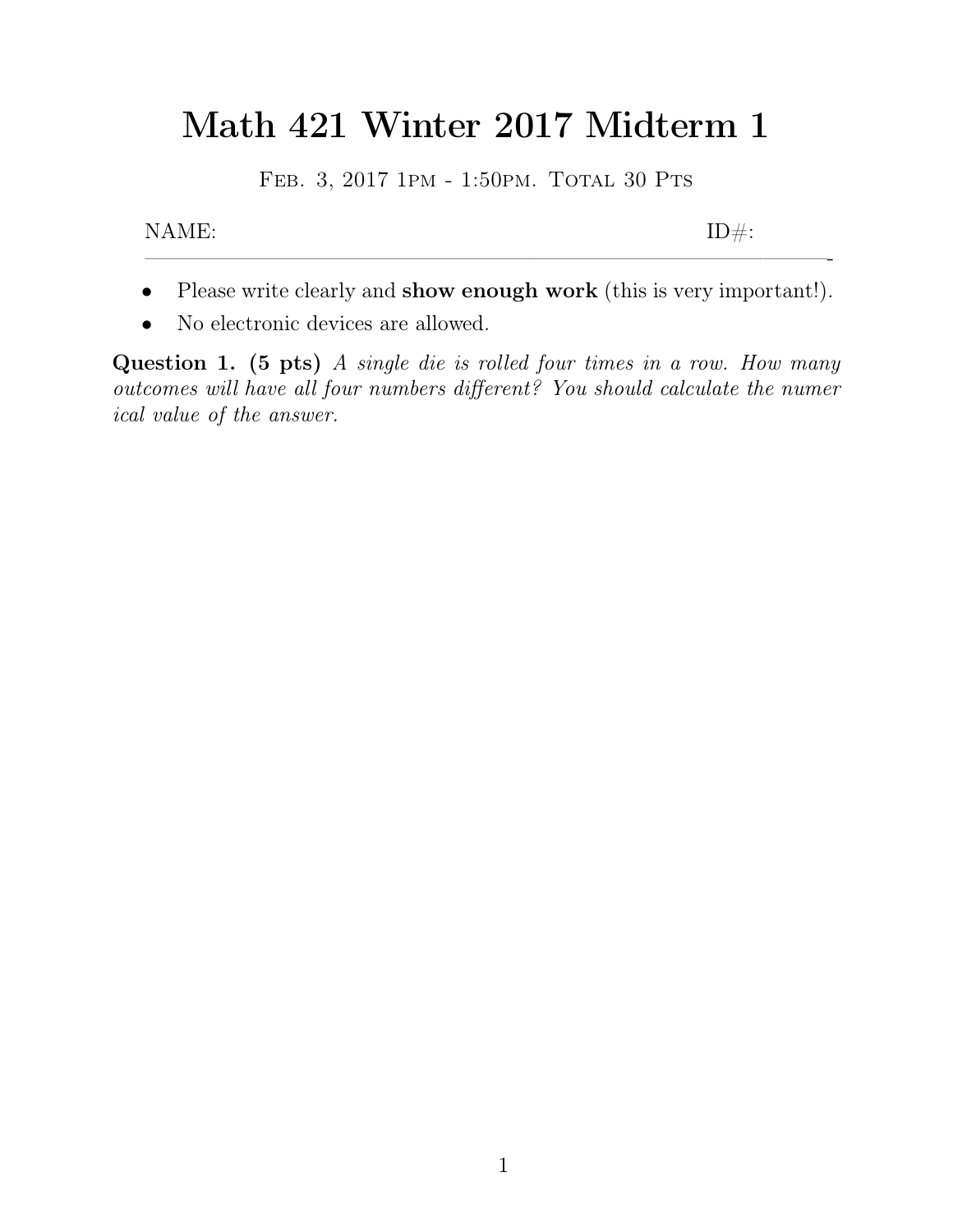**Question 2. (5 pts)** *How many ways are there to put 6 different balls into 4 different boxes with no box left empty? Give your answer in numerical value. different boxes with no box left empty? Give your answer in numerical value.*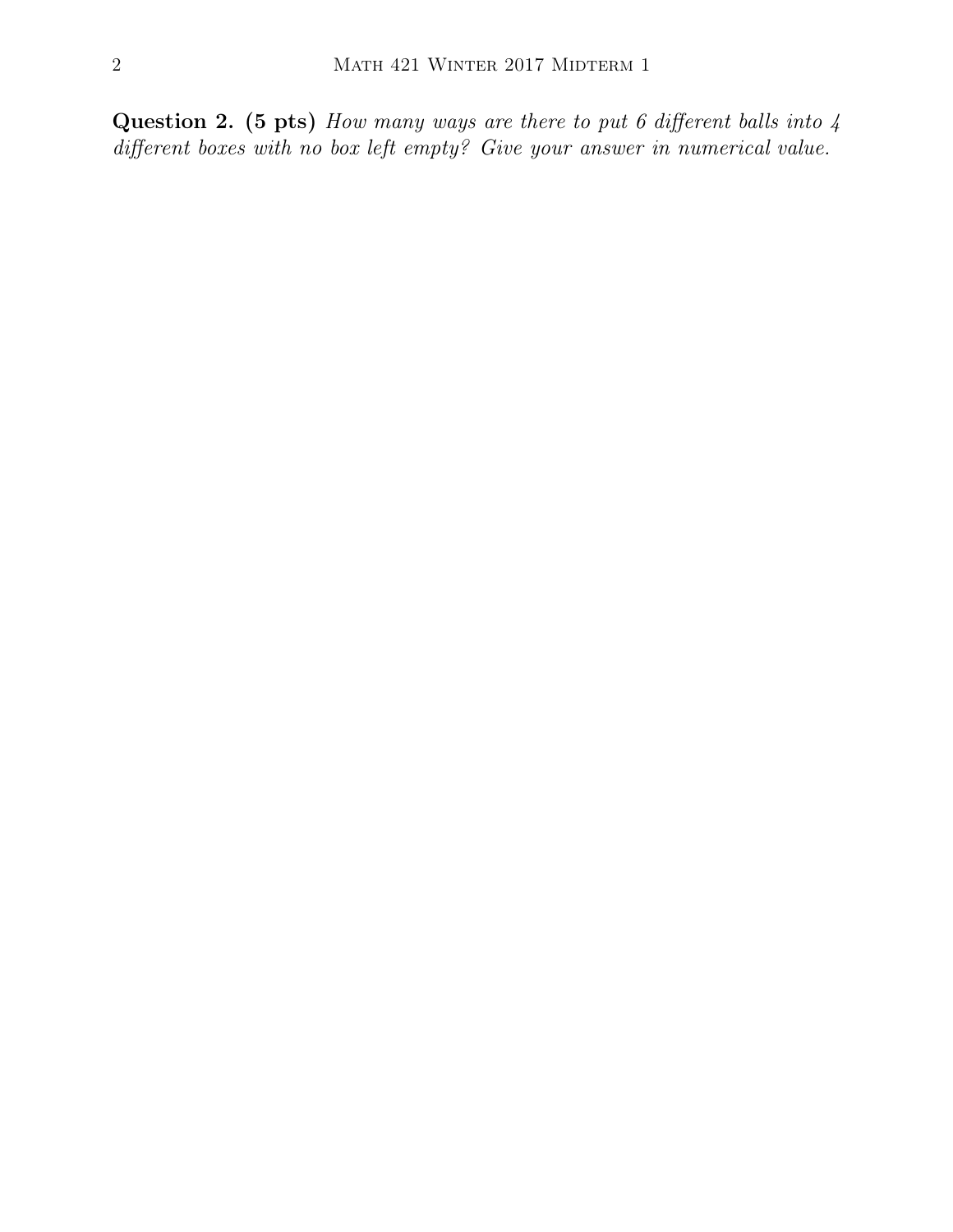**Question 3. (5 pts)** *How many ways are there to put 8 different balls into 3 identical boxes with no box left empty? Give your answer in numerical value.* FEB. 3, 2017 1PM - 1:50PM. TOTAL 30 PTS 33<br> **Question 3. (5 pts)** How many ways are there to put 8 different balls into 3 identical boxes with no box left empty? Give your answer in numerical value.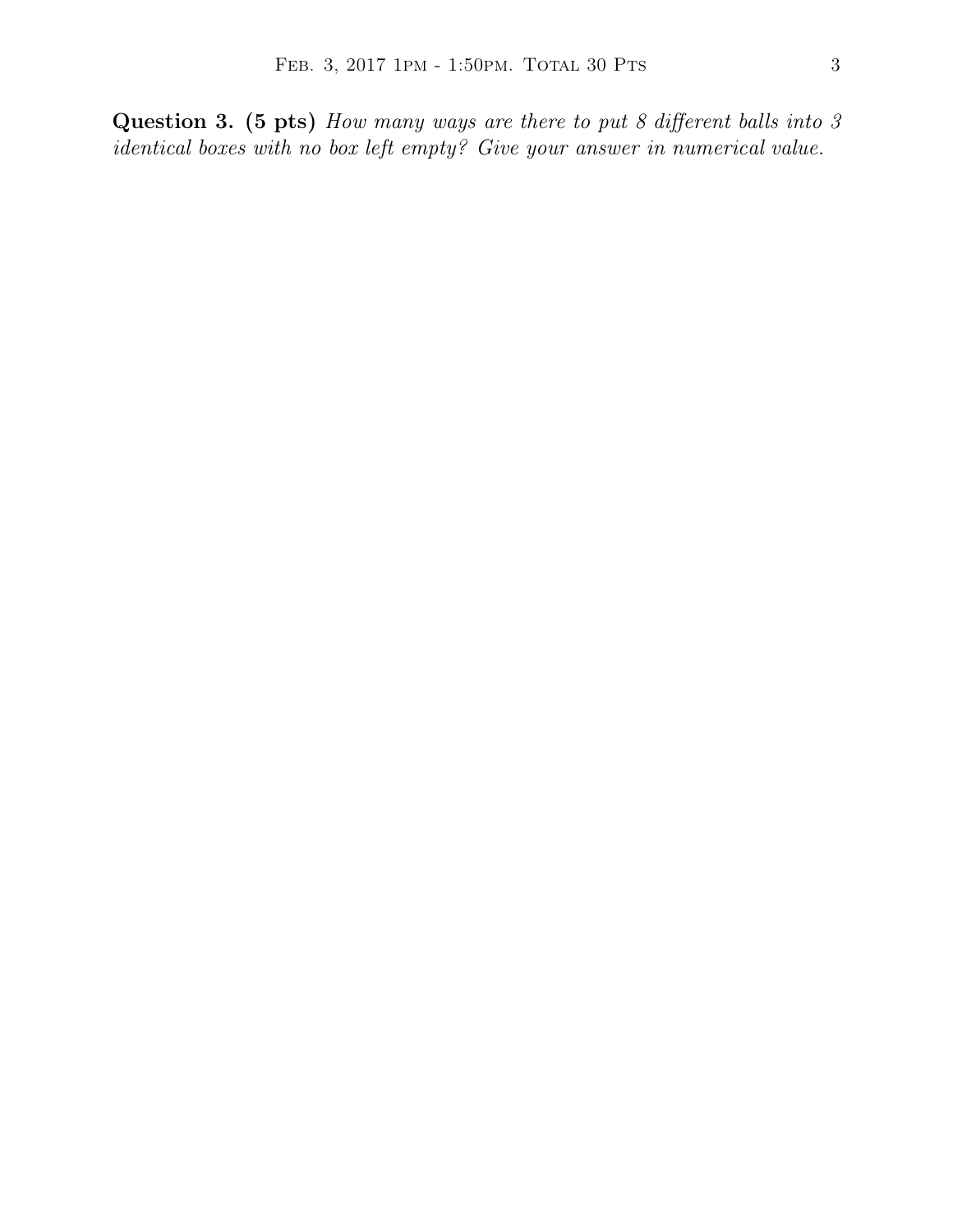**Question 4.** (5 pts) *How many integer solutions are there to*<br>  $x_1 + x_2 + x_3 = 11$ ,  $1 \le x_1 \le 10$ ,  $3 \le x_2 \le 9$ ,  $-1 \le x_3 \le 5$ ? (1) **Question 4.** (5 pts) *How many integer solutio*<br> $x_1 + x_2 + x_3 = 11$ ,  $1 \le x_1 \le 10$ ,  $3 \le x_2 \le$ <br>*Calculate the numerical value of the answer.*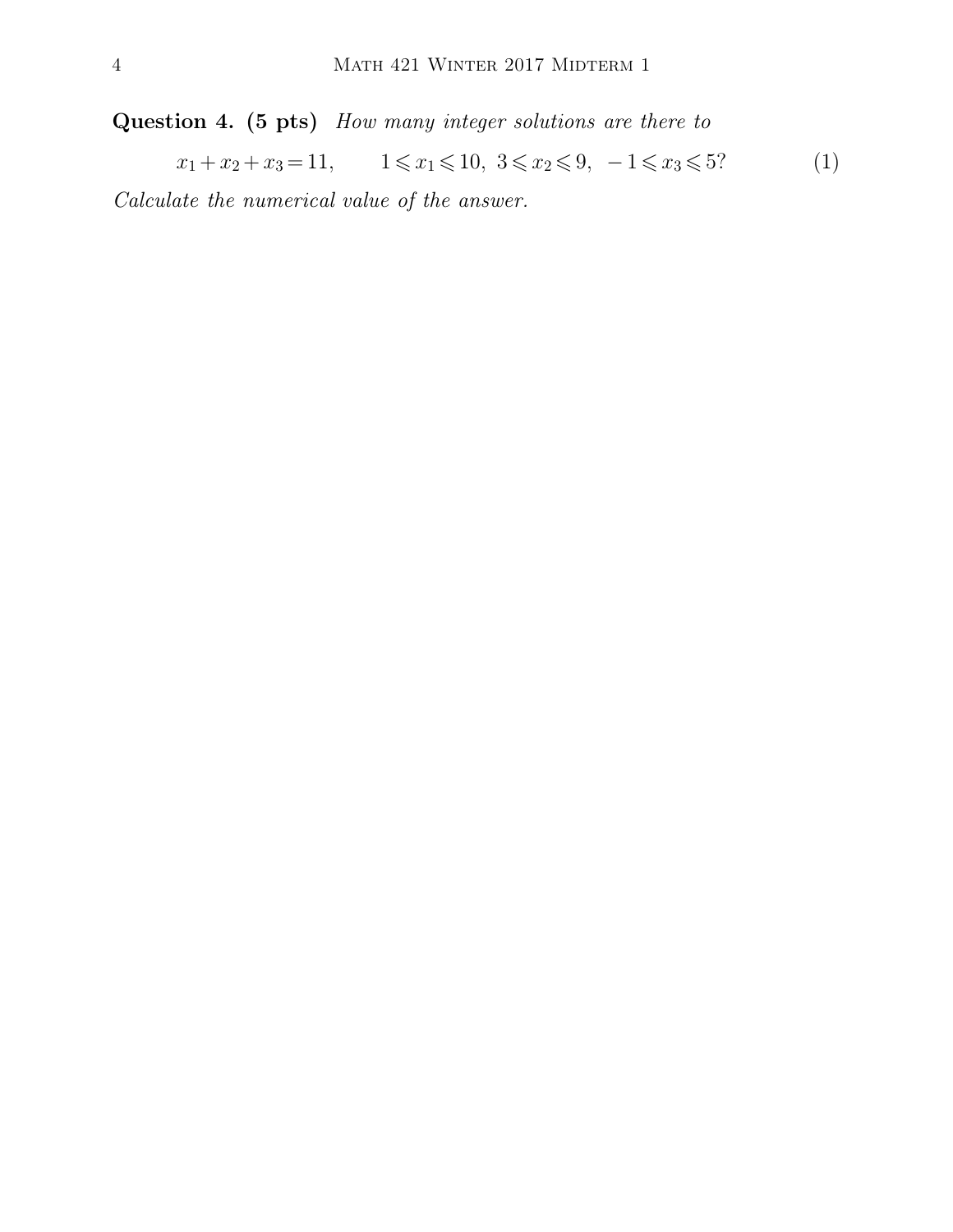FEB. 3, 2017 1PM - 1:50PM. TOTAL 30 PTS 5<br> **Question 5. (5 pts)** *How many different terms are there in the expansion of*  $(x+y+z)^{10} (t+u+v+w)^4 (p+q+r+s)^3$ ?  $(2)$ 

*Calculate the numerical value of your answer.*